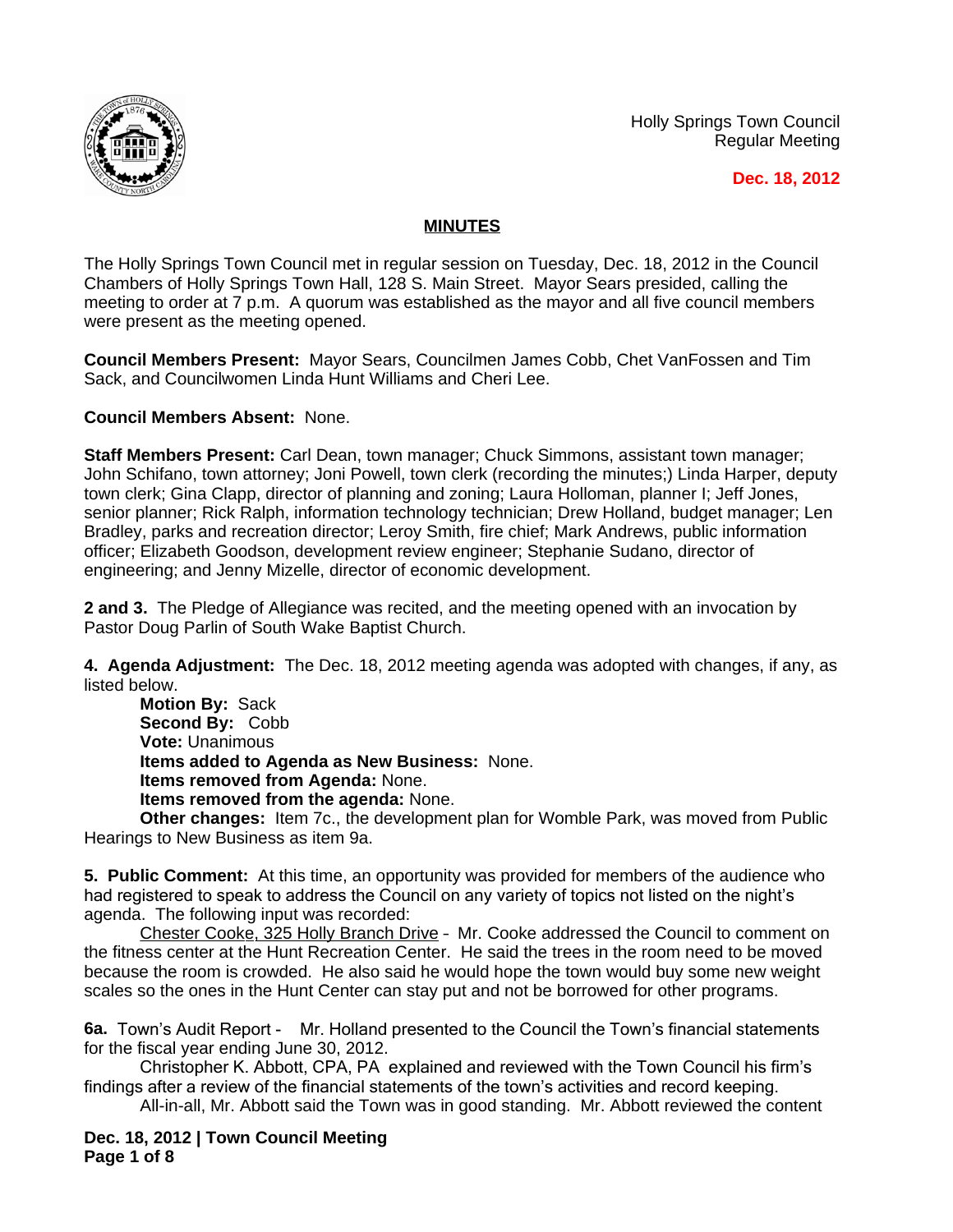of his management letter, which is attached to these minutes.

**Action:** The Council approved a motion to accept the findings contained in the report and management letter following an independent audit of the Town's financial records for fiscal year ending June 30, 2012.

**Motion By:** VanFossen **Second By:** Cobb **Vote:** Unanimous *A* copy of the Town's management letter is *attached to these minutes.*

**7a. Public Hearing: 12-DP-06, Woodcreek Townhomes** – Mr. Jones said the Town has received a request to build 79 townhomes in the Woodcreek neighborhood.

He said Woodcreek is a development option neighborhood and thus allows for a portion of the project to be townhomes. Townhomes built within a development option neighborhood are built to R-MF-15 standards.

The townhomes would all feature two-car garages and have fiber cement siding and developmental qualities that meet or exceed the R-MF-15 standards. As part of the zoning conditions, all units would have stone accents on the front facades.

With that explanation completed, Mayor Sears opened the public hearing. The following input was recorded: None.

There being no input, the public hearing was closed.

**Action:** The Council approved a motion to approve Development Plan #12-DP-06 for Woodcreek Townhomes as submitted by Withers and Ravenel, project number: 2040232.97 dated revised 11/13/2013, with the following conditions:

- 1. All previous approval conditions for the Woodcreek Development Plan will apply to this plan as well.
- 2. This project will be required to meet the Town of Holly Springs NPDES Ph. II Post Construction Stormwater Ordinance.
- 3. A fee-in-lieu of upgrade will be required for this project for the Pump Station and associated Force Main.
- 4. Approval of Stormwater Management Plan is required prior to issuance of a land disturbance permit or construction drawing approval.
- 5. Prior to final plat approval the following items are required:

a. The developer or *subdivider* shall file documentary assurances with the Town of Holly Springs that all *lots* served by *private streets* or *private alleys* shall be provided with the services typically provided on public streets as specified in UDO Section 7.07-B which includes the establishment of a maintenance fund or escrow account by the developer or subdivider. This shall be incorporated into the final plat and the Home Owners Association Covenants.

**Motion By:** Sack **Second By:** VanFossen **Vote:** Unanimous

7b. Public Hearing: Creekside at Sunset Lake – Ms. Holloman said the Town has received a request for a development options subdivision. The total number of lots proposed is 47. The subject property is located along Sunset Lake Road, directly adjacent to Carrington Estates subdivision.

She explained the parcel first was rezoned R-10 Conditional Use in 2006 with the following conditions:

- Uses not permitted: Multi-family residential.
- No vinyl siding will be permitted.
- No detached single-family homes will have slab on grade construction.

She said under Development Options subdivision requirements, the developer has to

**Dec. 18, 2012 | Town Council Meeting Page 2 of 8**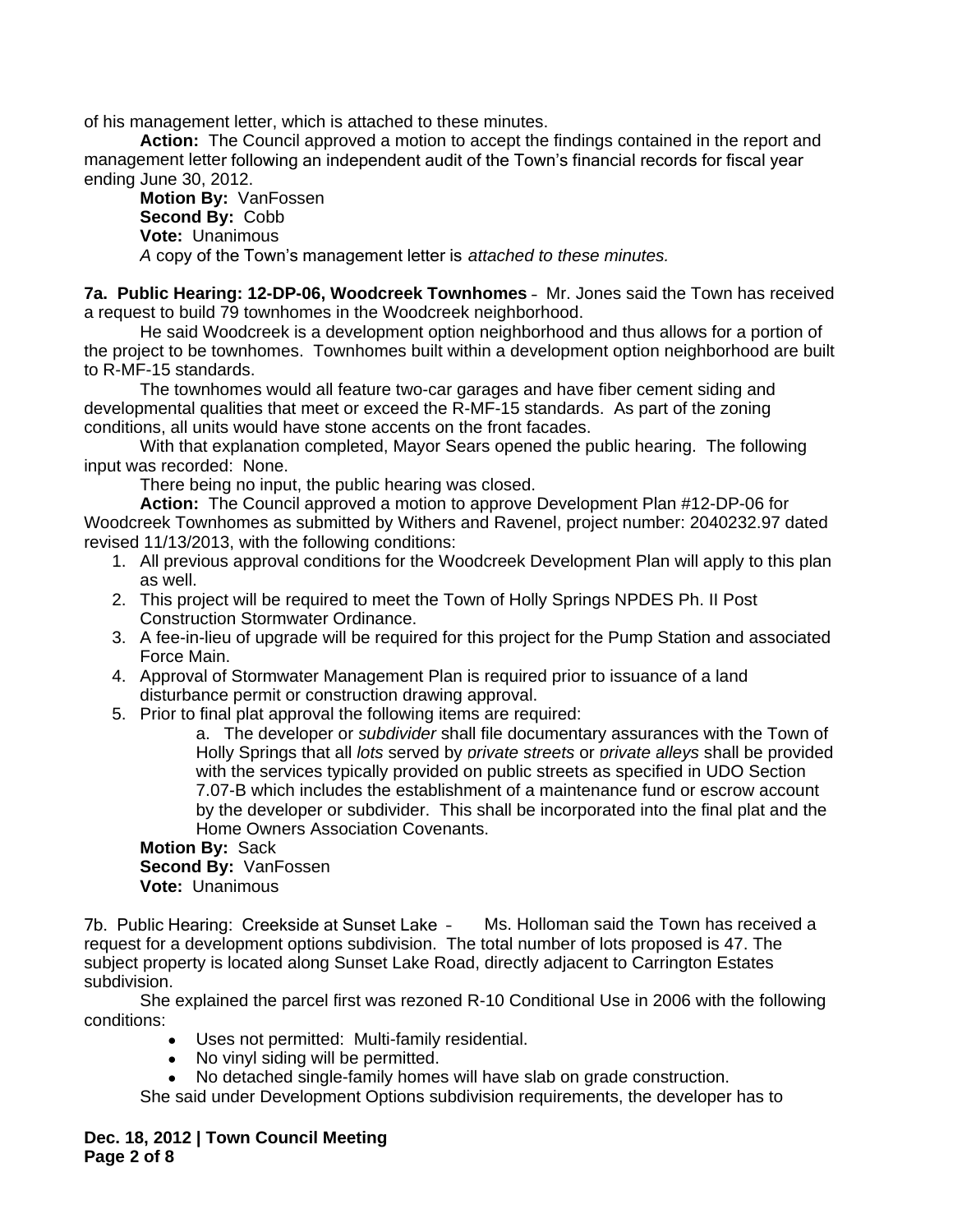provide a higher quality product and additional elements throughout the subdivision that would not normally be required in a standard subdivision in exchange for utilizing smaller minimum lot sizes. Additional elements include stipulated open space requirements, greater sidewalk improvements and residential design façade requirements that are shown in Tables 2.09 C. 4 and 5 (found on pages in this staff report.) The design facade requirements were updated earlier this year, and this would be the first subdivision fully utilizing these standards.

Ms. Holloman said the Planning Board suggests that the Council add condition #7, at the Council's discretion. She said staff's recommendation differs from the Planning Board due to the addition of item 4f. It was added to provide additional information during the construction drawing review.

With that explanation completed, Mayor Sears opened the public hearing. The following input was recorded:

William McCay, 104 Chieftain Drive - Mr. Mc Cay addressed the Council to request the extension of buffer behind Lot 1.

Mike Frechette, 108 Chieftain Drive – Mr. Frechette said he had similar concerns as Mr. McKay.

He also asked if trees in the designated open space would remain.

Ms. Holloman said it was not a requirement that the existing trees be preserved but that the open space would have to have a fill of vegetation of some degree.

Charles Dail, 5517 Solomon's Seal Ct. - Mr. Da il addressed the Council to speak about concerns of residents in Sunset Lake Village. He said traffic on Sunset Lake Road would be aggravated, and he asked that the Council take that into consideration, especially if a turn lane could be provided at Lake Flower.

Mr. Dale also addressed the concern about the proposed density of the development.

He also asked that the Council would direct that the use of "at Sunset Lake" be limited because it may suggest that Creekside residents would have access to the lake, which they would not as it is a private lake. Council members said they understood the concern but could not require the developer to change the name of the subdivision since Sunset Lake is not a registered trademark but a location and the name of a road.

Mr. Dale also pointed out that development of that property should take into account a potential breech of the Sunset Lake dam. The Town's engineering department has ordered a study of that possibility as a routine matter of plan review.

Nick Gervase, 408 Settlecroft Lane – Mr. Gervase addressed the Council to express a concern about traffic on Sunset Lake Road and how it would be aggravated by the addition of cars. He asked the Council to move the widening of Sunset Lake Road up on the project list.

Council members agreed and expressed the fact that Sunset Lake Road is a state road and that both Fuquay-Varina and Holly Springs hope NCDOT will move on the project.

Tom Roeder, Chieftain Drive – Mr. Roeder asked that the open space area be required to be left as is.

Don Curry, 205 S. Fuquay Ave., Fuquay-Varina – Mr. Curry spoke to address some of the concerns. He said his company is willing to double the existing buffer along Mr. McKay's lot; to leave the open space as is; and to present the dam breech analysis, which is in draft form now, in a later stage of the project. He added that he would anticipate construction traffic access by way of Creekside and not by Carrington Estates.

Councilman VanFossen asked that the developer meet with the Town's engineering department to discuss options for the connection to Carrington Estates to be constructed.

Kathy Kornak, 104 Quarry Rock -- Ms. Kornak asked that the Carrigton Estates street not be extended through to Creekside.

There being no further comments, the public hearing was closed.

In discussion, Councilman VanFossen pointed out that the Town has an objective of neighborhood connectivity.

**Action #1:** The Council approved a motion to make and accept the findings of fact to be

**Dec. 18, 2012 | Town Council Meeting Page 3 of 8**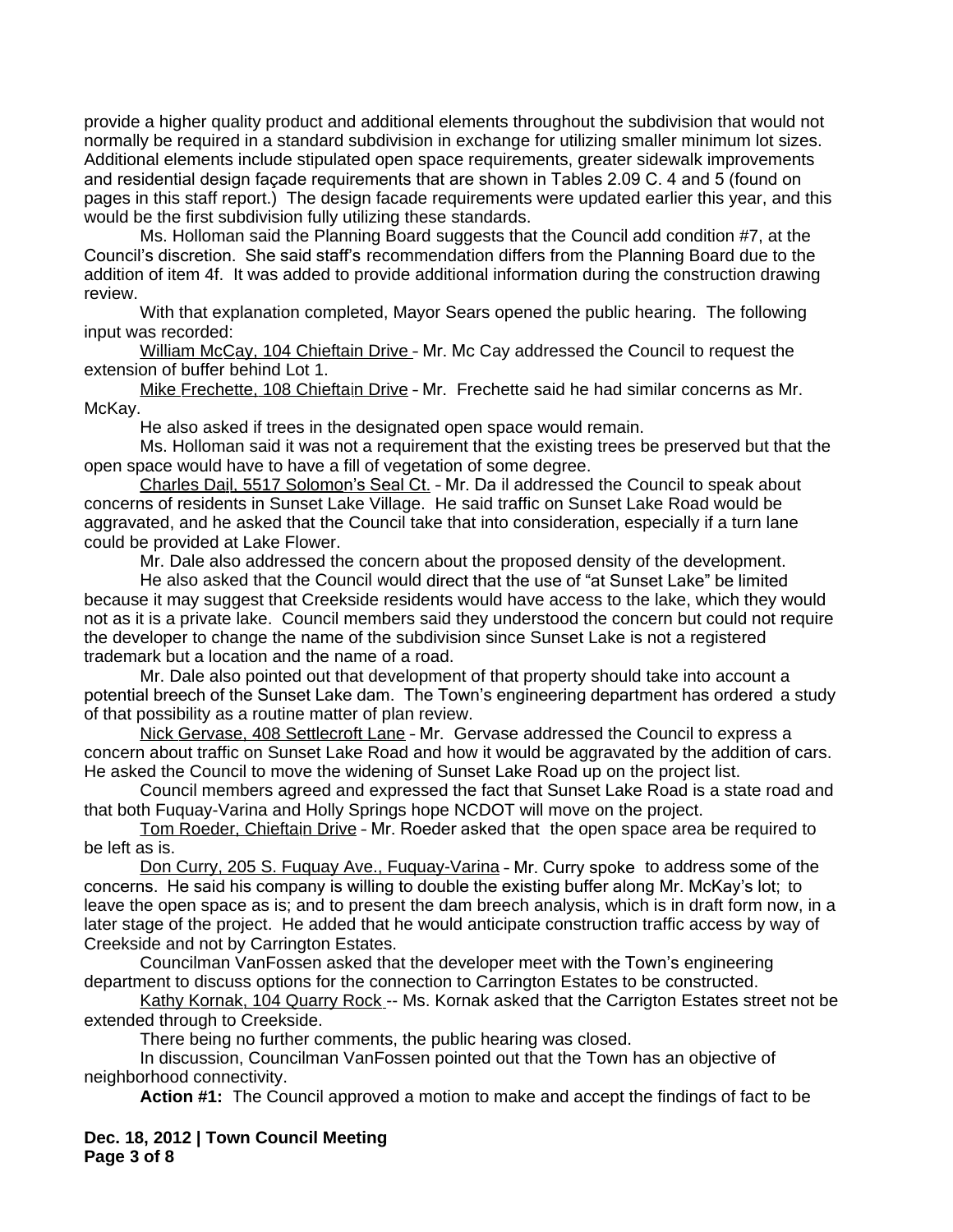recorded in the minutes for Development Plan Petition #12-DP-01 for Creekside to allow for development options to be used in the R-10 residential zoning district as submitted by Curry Engineering Group, Project Number 2012-029, dated revised 11/09/12.

A development plan which incorporates development incentives for development in the R-30, R-20, R-15, R-10 and R-8 Districts (and thereby grant the waivers requested by the Petitioner) indicating compliance with UDO Section 2.09 Development Options for Residential Subdivisions may only be granted upon the presentation of sufficient evidence to enable a written determination that:

- a. The use of area properties will not be adversely affected;
- b. The proposed development is appropriate to the site and its surroundings;
- c. The proposed development is consistent with the policy statements of the Comprehensive Plan;
- d. The proposed development is consistent with the intent and purpose of this UDO;
- e. The proposed development will enhance or preserve the natural and/or environmental features on the property; and
- f. The proposed development will reduce the amount of tree cutting or mass grading of the property as a result of using Development Options.

**Motion By:** VanFossen **Second By:** Williams **Vote:** Unanimous

**Action #2:** Having made findings of fact that the project meets the requirements to be granted a waiver, the Council approved a motion to grant a waiver of regulations of UDO Section 2.04: R-10 Residential District to allow for the use of development options in the R-10 residential zoning district in conjunction with Development Plan Petition #12-DO-01 for Creekside as submitted by Curry Engineering Group, Project Number 2012-029, dated Revised 11/09/12.

**Motion By:** VanFossen **Second By:** Cobb **Vote:** Unanimous

**Action #3:** The Council approved a motion to approve Development Plan #12-DO-01 for Creekside as submitted by Curry Engineering Group, Project Number 2012-029, dated revised 11/09/12 with the following conditions, including Conditions 7-10 added by Town Council:

- 1. It is recommended that the project not encroach into the 500-year floodplain with any new development on this site. This is because the 100-year floodplain along the creek in this area is not based on post development and we believe that the 500-year is a suitable substitution until the maps are revised.
- 2. No fill is permitted in the 100-year flood plain for any residential development.
- 3. Please note that this project will be required to meet Town's NPDES Phase II Post Construction Stormwater ordinance
- 4. The following items are required with the first construction drawings submittal:
	- a. All items listed on the Stormwater Submittal Checklist, Form #16003, must be included with the first construction drawing submittal.
	- b. Thoroughfares, collectors and boulevards will require a calculated pavement design. This may result in a pavement cross section bigger than the specified minimum.
	- c. Note that the pavement design will require NCDOT approval. The most restrictive cross-section between the minimum design, calculated pavement design, Triassic design, and NCDOT design will apply.
	- d. Any required offsite right-of-way must be dedicated for this project.
	- e. A design and cost estimate for the remainder of the improvements along the full frontage must be provided so that the fee can be determined prior to approval. Note that the median break locations have not been determined for this portion of Sunset

**Dec. 18, 2012 | Town Council Meeting Page 4 of 8**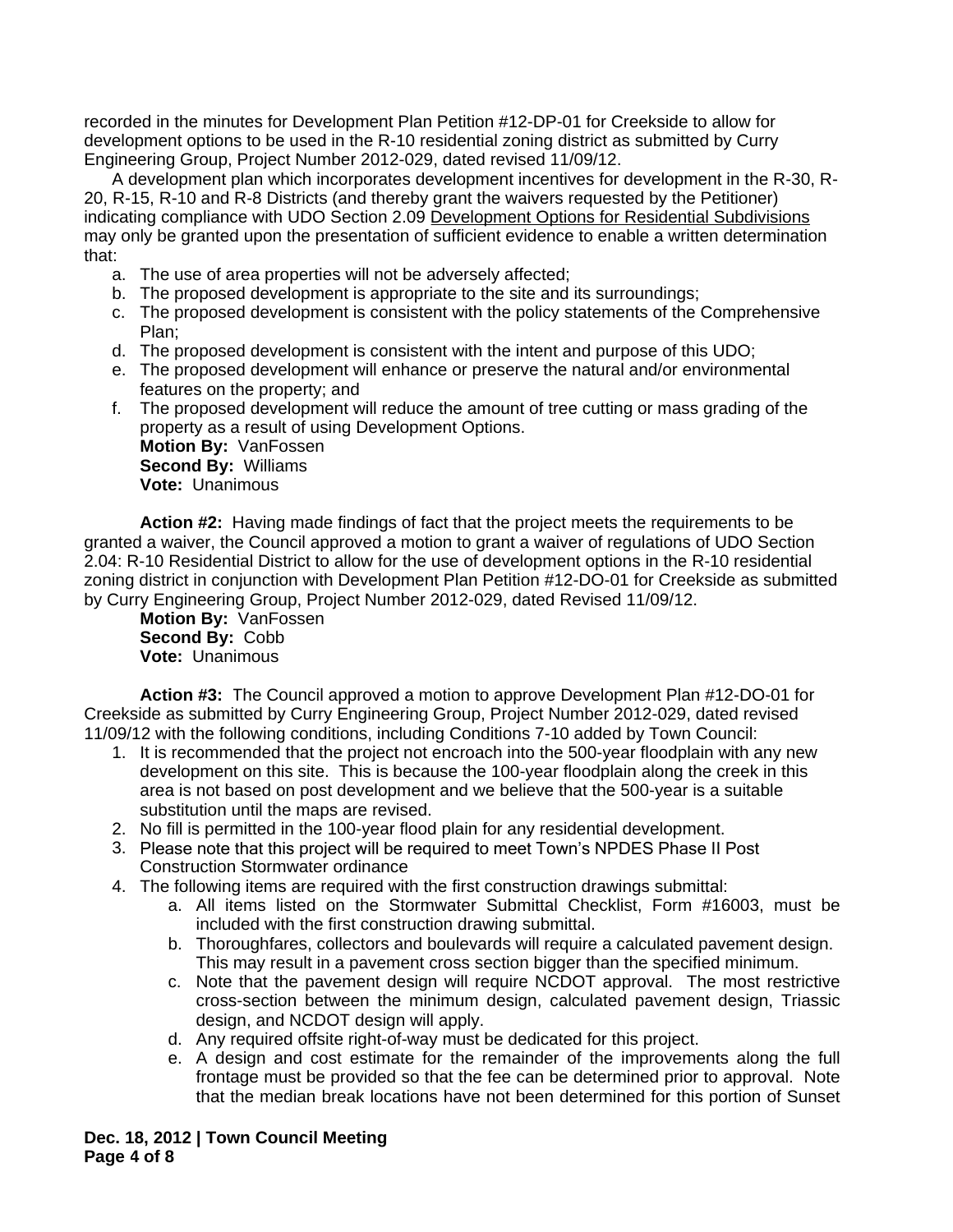Lake Road yet. In the future the entrance to this subdivision and the intersection of Sunset Lake Road and Cypress Ford Dr. will need to be evaluated to determine where a full median break will continue to be allowed. The cost estimate should include the median along your full frontage.

- f. Provide sight distance calculations to verify that the location of the entrance is suitable.
- 5. The following items are required prior to construction drawing approval:
	- a. An upgrade or fee-in-lieu of upgrade will be required for this project for the Pump Station and/or Force Main. The decision of upgrade vs. fee-in-lieu will be made once the East Side Sewer study is complete.
	- b. All environmental permits must be obtained prior to construction drawing approval and/or issuance of a land disturbance permit for the entire project.
	- c. Approval of Stormwater Management Plan is required prior to issuance of a land disturbance permit or construction drawing approval.
	- d. Payment of the Stormwater Fee-in-Lieu will be required prior to construction drawing approval.
	- e. Stormwater sureties are required on this project. A performance surety in the form of a bond, letter of credit or cash is required in the amount of 150% estimated construction cost of the stormwater BMP prior to the preconstruction meeting and a maintenance surety in the form of a cash escrow account in the amount of 35% the actual construction cost of the BMP is required at the end of the performance monitoring period for the project.
- 6. The following items are required with the first plat submittal:

a. Provide draft covenants which establish Homeowner's Association to cover maintenance of the following if applicable: private streets, alleys, street lighting, specialty street signs, street trees, private greenways, ponds, lakes, private sewer collection, private drainage easements, reuse lines, stormwater devices, etc.

- 7. Within 10 days of Town Council approval, submit a revised Landscape Plan showing an increased buffer along Lot 1 to a 10-foot wide undisturbed buffer.
- 8. Construction traffic will be required to travel through Creekside and not through Carrington Estates. A road barricade between the site and Carrington Estates will be provided and will remain in place until 90% of the lots are built out.
- 9. Existing open space is to remain undisturbed . **Motion By:** VanFossen **Second By:** Cobb **Vote:** Unanimous

**8. Consent Agenda:** The Council approved a motion to approve all items on the Consent Agenda. The motion carried following a motion by Councilman Sack, a second by Councilman VanFossen and a unanimous vote. The following actions were affected:

8a. Minutes - The Council approved minutes of the Council's regular meeting held on Dec. 4, 2012.

8b. Budget Amendment Report - The Council received a monthly report of amendments to the FY 2012-13 budget approved by the town manager. *A copy of the budget amendment report is attached to these minutes.*

8c. Budget Amendment, \$30,900 – The Council adopted an amendment to the FY 2012-13 budget in the amount of \$30,900 to allocate funds received from the City of Charlotte for police officers serving at the Democratic National Convention. *A copy of the budget amendment is attached to these minutes.*

8d. Budget Amendment, \$2,000,000 – The Council adopted an amendment to the FY 2012-13 budget in the amount of \$2,000,000 to allocate funds for acquisition of park land. *A copy of the budget amendment is attached to these minutes.* 

**Dec. 18, 2012 | Town Council Meeting Page 5 of 8**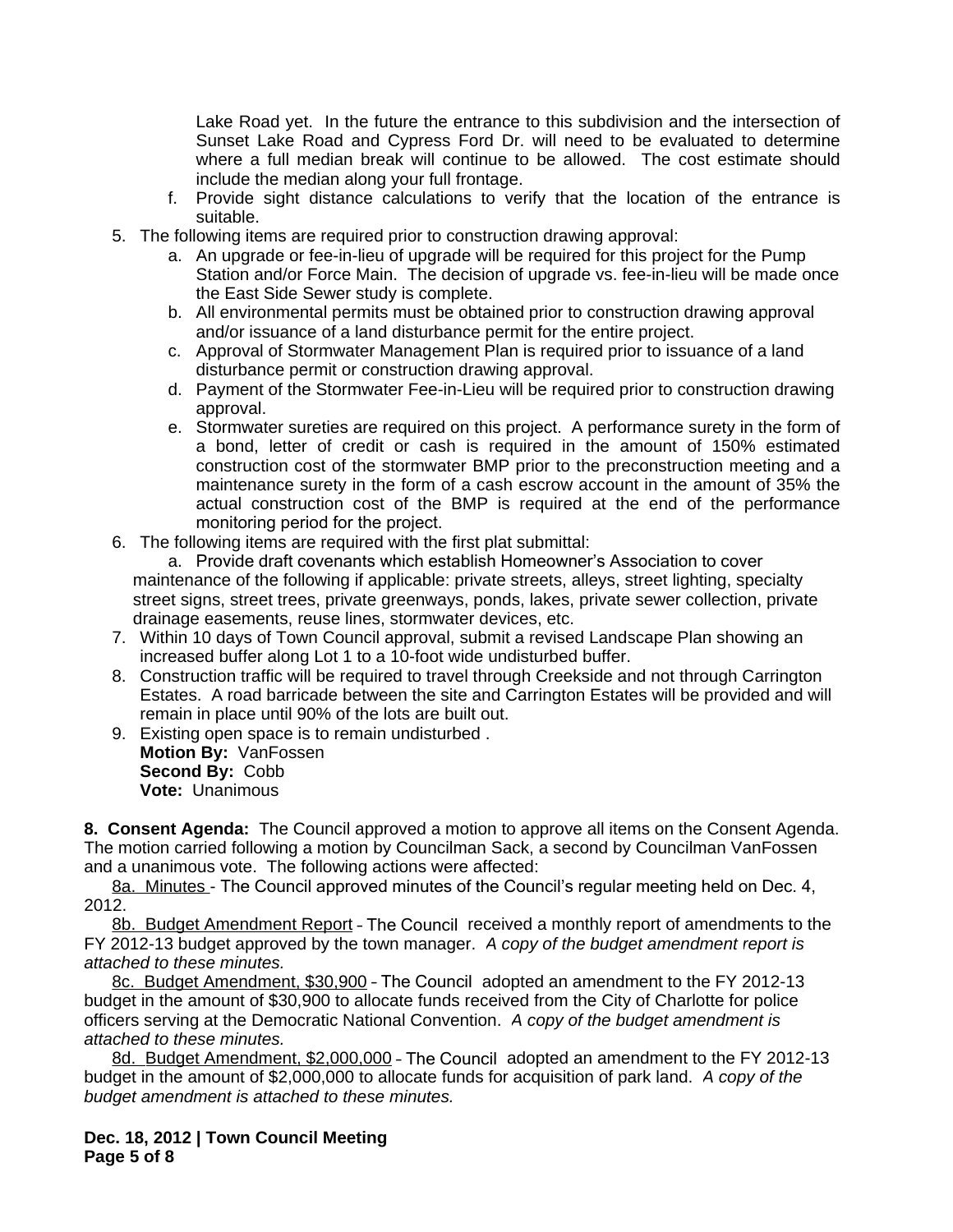8e. Budget Amendment, \$4,150 – The Council adopted an amendment to the FY 2012-13 budget in the amount of \$4,150 to allocate funds received from a recycling project and to cover the cost of new radios with the money. *A copy of the budget amendment is attached to these minutes.*

**9a. Development Plan 12-DP-07, Womble Park -** Ms. Holloman said the Town is working toward continuing to push the high quality envelope with improvements to Womble Park.

She these improvements will be made possible by the parks bond referendum approved by voters last November. The proposed improvements include: installing artificial turf and lighting for soccer fields, adding a restroom/shelter facility, expanding the western parking lot, as well as the addition of tennis courts.

This park was developed as a special exception use in a Residential District so it creates some unique circumstances. Fortunately, our UDO allows for some flexibility, Ms. Holloman said.

For instance, in residential districts, maximum fence heights in front yards are limited to four feet in height. However, from a safety standpoint, a minimum height of eight feet is needed along the perimeter of the soccer fields. Therefore, a waiver is being requested to increase the allowed fence height.

She said built in to the UDO is the possibility to increase maximum light levels at property lines for athletic field lighting in order to accommodate tournament level play, so long as a waiver is requested. Therefore, a waiver request has been submitted to increase the maximum light levels along Stinson Avenue. The lighting consultant also has included documentation stating these lights would be outfitted with shields and shall be cut-off within one hour of the conclusion of any game/event.

If the lighting exceeds maximum light levels as stated in the Unified Development Ordinance, a UDO Permit must be approved by Town Council.

**Action #1:** The Council approved a motion to make and accept the findings of fact to be recorded in the minutes for a waiver of regulations of UDO Section 2.08 A. 3. d. (1) Additional Development Standards for Accessory Uses, Buildings or Structures in any Residential District that would result in fence maximum height increase in a front yard from four (4) feet to eight (8) feet in association with Development Plan #12-DP-07.

Such a waiver can be granted only upon the presentation of sufficient evidence to enable a written determination that:

1. The strict application of the terms of the Architectural and Site Design Requirements set forth in the R-10 District represents an unusual or unnecessary hardship with applied to the proposed development;

2. The proposed development is consistent with and compatible with other development located within the R-10 District and the surrounding area;

3. The proposed development is consistent with the intent and purpose of this UDO*.* **Motion By:** Sack **Second By:** Williams **Vote:** Unanimous

**Action #2:** Having made findings of fact that the project meets the requirements to be granted a waiver, the Council approved a motion to grant a waiver of regulations of UDO Section 2.08 A. 3. d. (1) Additional Development Standards for Accessory Uses, Buildings or Structures in any Residential District that would result in fence maximum height increase in a front yard from four (4) feet to eight (8) feet in association with Development Plan #12-DP-07.

**Motion By:** Sack **Second By:** Cobb **Vote:** Unanimous

**Action #3:** The Council approved a motion to make and accept the findings of fact to be recorded in the minutes for a waiver of regulations of UDO Section 7.02 B. e. Lighting Standards

**Dec. 18, 2012 | Town Council Meeting Page 6 of 8**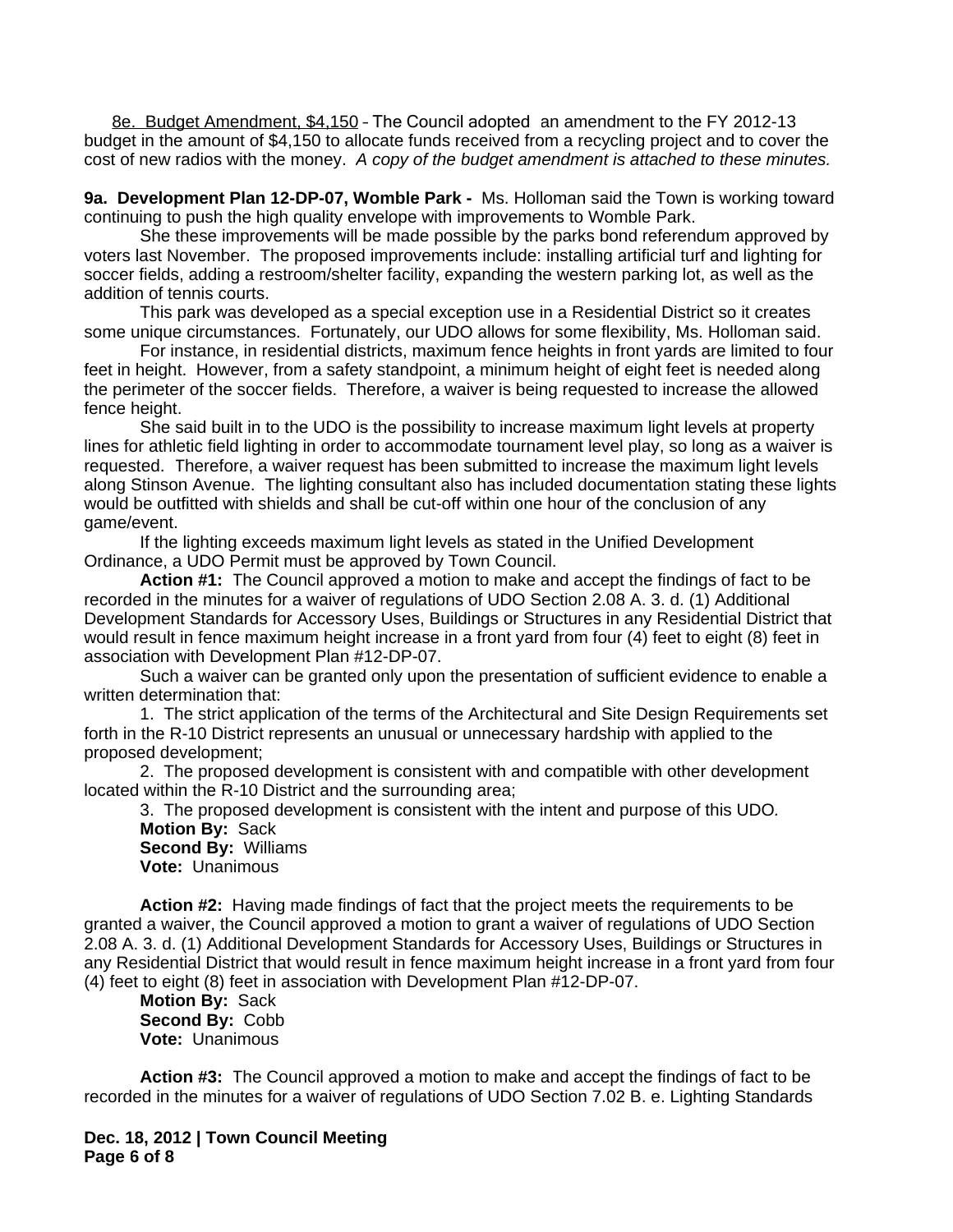Special Regulations that would result in an increase in maximum light levels allowed at the property line in association with Development Plan #12-DP-07.

Such a waiver may be granted only upon the presentation of sufficient evidence to enable a written determination that:

1. The proposed development represents the use of (building materials, building massing and façade treatment, building orientation, signs, landscaping, lighting or open space which will result in a development pattern which is equivalent to or superior to that achievable under the applicable regulations;

2. The proposed development will be compatible with and will enhance the use or value of area properties;

3. The proposed development is consistent with the intent of the Comprehensive Plan; and, 4. The proposed development is consistent with the intent and purpose of this UDO. **Motion By:** Williams **Second By:** Cobb **Vote:** Unanimous

**Action #4:** Having made findings of fact that the project meets the requirements to be granted a waiver, the Council approved a motion to grant a waiver of regulations of UDO Section 7.02 B. e. Lighting Standards Special Regulations that would result in an increase in maximum light levels allowed at the property line in association with Development Plan #12-DP-07.

**Motion By:** Cobb **Second By:** VanFossen **Vote:** Unanimous

**Action 5:** The Council approved a motion to approve Development Plan #12-DP-07 for Womble Park as submitted by the Town of Holly Springs with the following condition(s):

> 1. This project will be required to meet Town's NPDES Phase II Post Construction Stormwater ordinance.

**Motion By:** Lee **Second By:** VanFossen **Vote:** Unanimous

## **10. Other Business:** None

11. Manager's Report: Mr. Dean reported that I-540 will open this week; and super streets will open soon.

**12. Closed Session:** The Council approved a motion to enter Closed Session, pursuant to North Carolina General Statute 143-318.11(a)(4) to discuss matters of economic development, specifically, a potential development agreement for property in Holly Springs Business Park; and pursuant to N.C.G.S. 143-318.11(a)(3) to discuss matters under the client-attorney privilege regarding a lawsuit involving Holly Springs and HS Ventures LLC; and pursuant to N.C.G.S. 143- 318.11(a)(5) to provide the attorney parameters in property acquisition for parks and recreation.

**Motion By:** VanFossen **Second By:** Sack **Vote:** Unanimous

General Account of Closed Session – Dec. 1 *8, 2012*

In general, Ms. Mizelle reported on three significant potential business development projects, and the Council provided parameters for economic development incentives to be offered, per town policy, for each project.

Mr. Schifano asked for and received settlement parameters for the lawsuit involving HS

**Dec. 18, 2012 | Town Council Meeting Page 7 of 8**